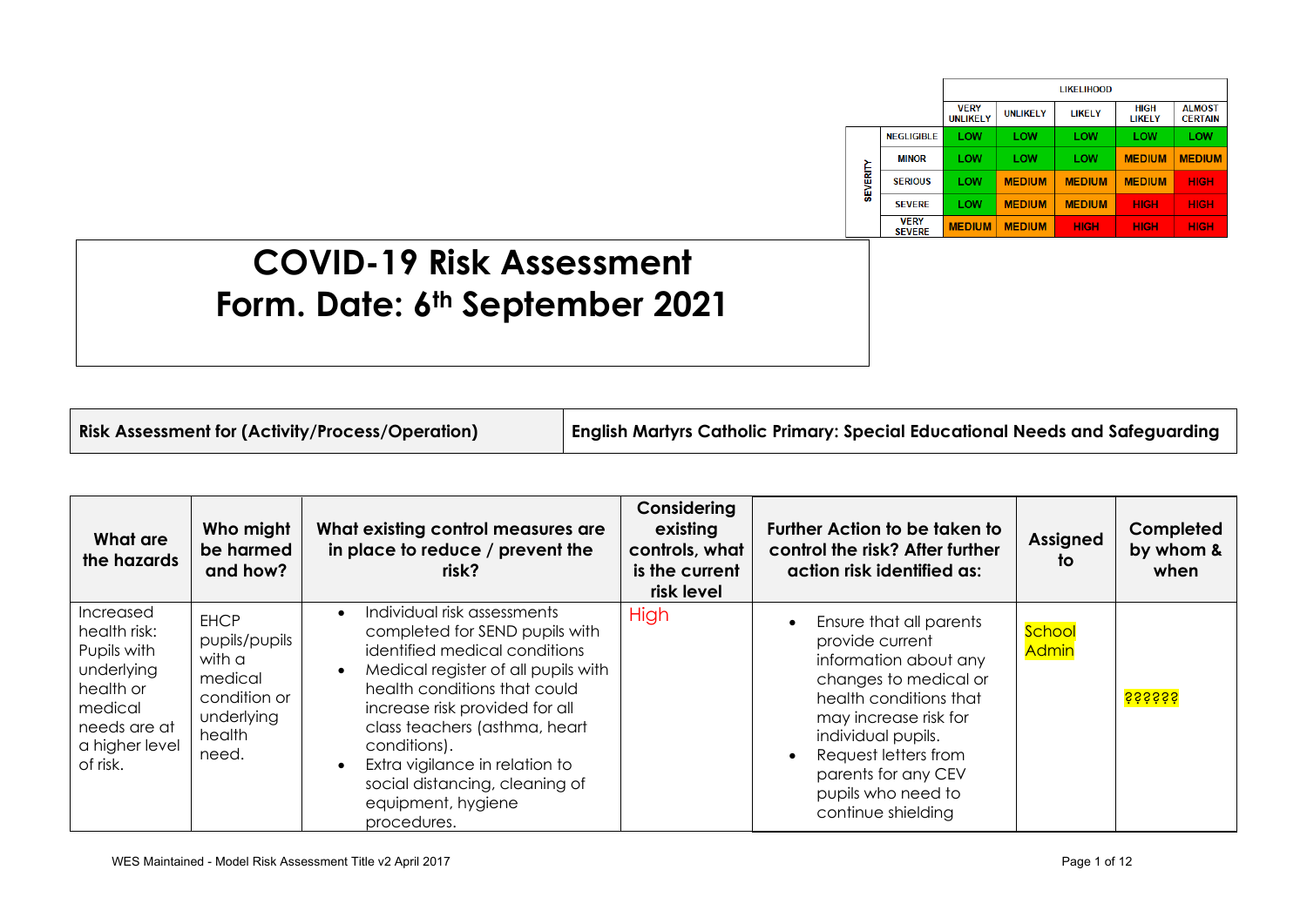| What are<br>the hazards                                                                                                  | Who might<br>be harmed<br>and how?                                                                             | What existing control measures are<br>in place to reduce / prevent the<br>risk?                                                                                                                                                                                                                                                                                                                                                                 | Considering<br>existing<br>controls, what<br>is the current<br>risk level | <b>Further Action to be taken to</b><br>control the risk? After further<br>action risk identified as:                                                                                                                                                                                                                                                                                               | <b>Assigned</b><br>to | Completed<br>by whom &<br>when |
|--------------------------------------------------------------------------------------------------------------------------|----------------------------------------------------------------------------------------------------------------|-------------------------------------------------------------------------------------------------------------------------------------------------------------------------------------------------------------------------------------------------------------------------------------------------------------------------------------------------------------------------------------------------------------------------------------------------|---------------------------------------------------------------------------|-----------------------------------------------------------------------------------------------------------------------------------------------------------------------------------------------------------------------------------------------------------------------------------------------------------------------------------------------------------------------------------------------------|-----------------------|--------------------------------|
|                                                                                                                          |                                                                                                                | 1:1 adults who are required to<br>$\bullet$<br>provide personal care to<br>individual pupils wear PPE at<br>their discretion and all have<br>received the first dose of the<br>Covid vaccine                                                                                                                                                                                                                                                    |                                                                           | Ensure that meetings with<br>health professionals and<br>parents are held prior to<br>return of individual pupils<br>to ensure that school are<br>aware of requirements<br>and procedures to follow<br>for these individuals                                                                                                                                                                        |                       |                                |
| Medicines<br>kept in school<br>may be out<br>of date/ or<br>have be<br>returned to<br>home prior to<br>school<br>closure | Pupils with<br>medical or<br>health<br>conditions<br>needs as<br>recorded<br>on school<br>medical<br>register. | Check that Register of medical<br>$\bullet$<br>needs and medication kept in<br>school is up to date.<br>Only essential medicines to be<br>stored or administered in school<br>(epipen, diabetic check,<br>inhalers and epipens).<br>Children who are taking<br>$\bullet$<br>antibiotics to remain at home<br>until the course is completed.<br>Other medicines (e.g. for<br>$\bullet$<br>hayfever) to be administered at<br>home before school. | High                                                                      | Class TAs/ Admin staff to<br>$\bullet$<br>check medication kept<br>in school for use by<br>date(e.g. epipens and<br>inhalers)<br>Contact parents who<br>need to provide<br>medicines for use in<br>school where none are<br>present or are past use<br>by date.<br>PPE to be used for<br>$\bullet$<br>administering medicines-<br>only to identified<br>individuals (diabetes,<br>epilepsy).<br>Low | <mark>śśśśśśś</mark>  | <mark>śśśśśśśś</mark>          |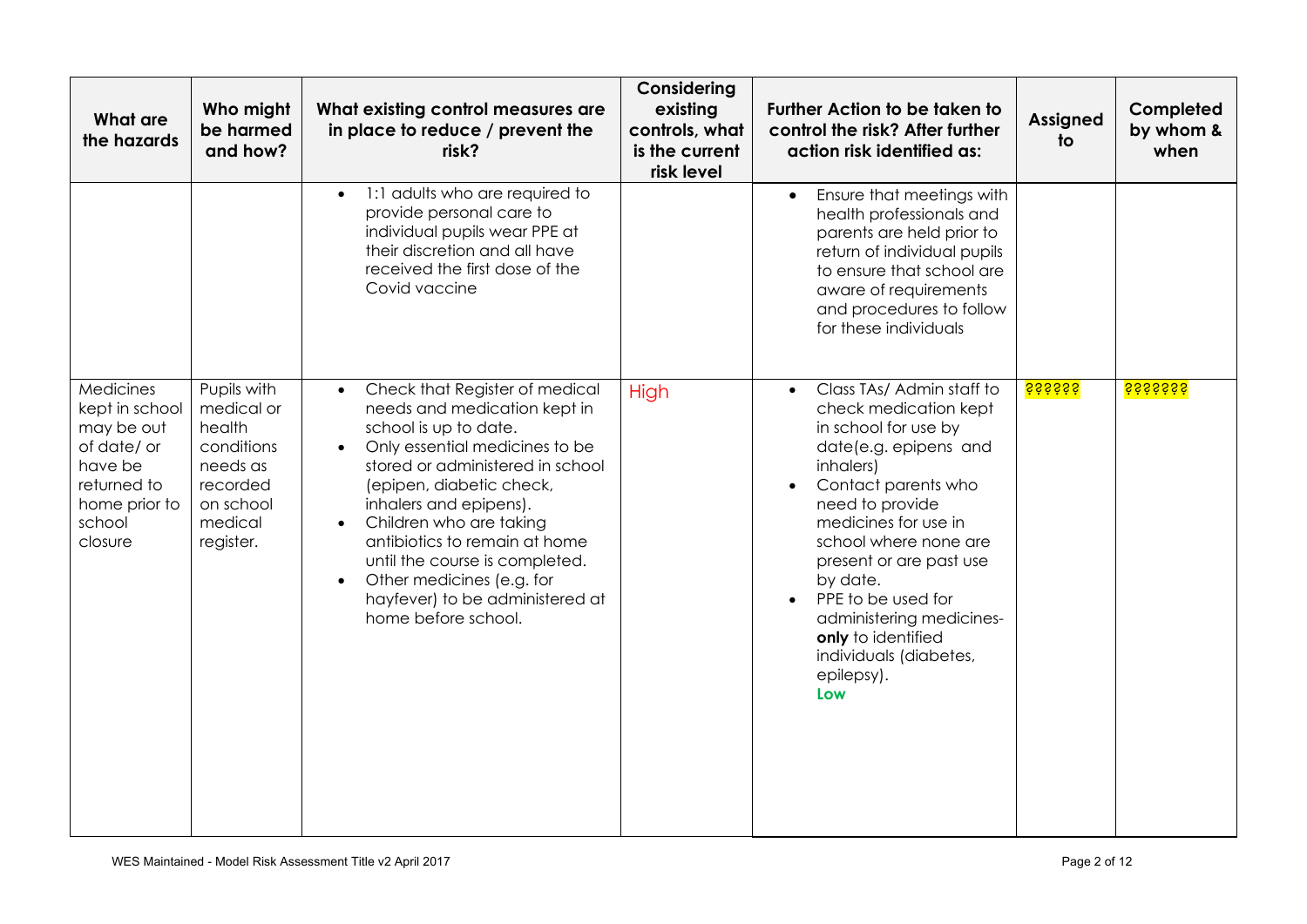| <b>What are</b><br>the hazards                                                              | Who might<br>be harmed<br>and how?                                                   | What existing control measures are<br>in place to reduce / prevent the<br>risk?                                                                                                                                                                                                                                                                                                                                                                                                                                                                                                                                                                                                                                                                                                                                                                                                                                    | Considering<br>existing<br>controls, what<br>is the current<br>risk level | <b>Further Action to be taken to</b><br>control the risk? After further<br>action risk identified as:                                         | <b>Assigned</b><br>to | Completed<br>by whom &<br>when |
|---------------------------------------------------------------------------------------------|--------------------------------------------------------------------------------------|--------------------------------------------------------------------------------------------------------------------------------------------------------------------------------------------------------------------------------------------------------------------------------------------------------------------------------------------------------------------------------------------------------------------------------------------------------------------------------------------------------------------------------------------------------------------------------------------------------------------------------------------------------------------------------------------------------------------------------------------------------------------------------------------------------------------------------------------------------------------------------------------------------------------|---------------------------------------------------------------------------|-----------------------------------------------------------------------------------------------------------------------------------------------|-----------------------|--------------------------------|
|                                                                                             |                                                                                      |                                                                                                                                                                                                                                                                                                                                                                                                                                                                                                                                                                                                                                                                                                                                                                                                                                                                                                                    |                                                                           |                                                                                                                                               |                       |                                |
| Personal<br>care:<br>Individual<br>pupils with<br>SEND<br>requiring<br>toileting<br>support | Staff<br>carrying out<br>personal<br>care are at<br>increased<br>risk of<br>exposure | SEND pupils with personal care<br>$\bullet$<br>needs are known to school and<br>already have a personal care<br>plan in place<br>1:1 adults who are required to<br>provide personal care to<br>individual pupils wear PPE and<br>all have received the first dose<br>of the Covid vaccine.<br>individual PPE bags for 1:1 adults<br>$\bullet$<br>supporting individuals are<br>provided-these include: wipes,<br>spray, gloves and apron, mask /<br>visor.<br>Children requiring personal care<br>have a 'change bag' that<br>remains in school. This includes:<br>wipes, nappy or pads, change<br>of clothing and underwear. This<br>remains in school to prevent<br>cross contamination and, should<br>it need replenishing these items<br>to come into school from home<br>in a disposable bag.<br>Any soiled items are kept in a<br>$\bullet$<br>sealed plastic bag in an<br>identified place (disabled toilet | High                                                                      | Discuss individual needs<br>with parents of pupils<br>requiring this support and<br>ascertain whether a<br>personal care plan is<br>required. |                       |                                |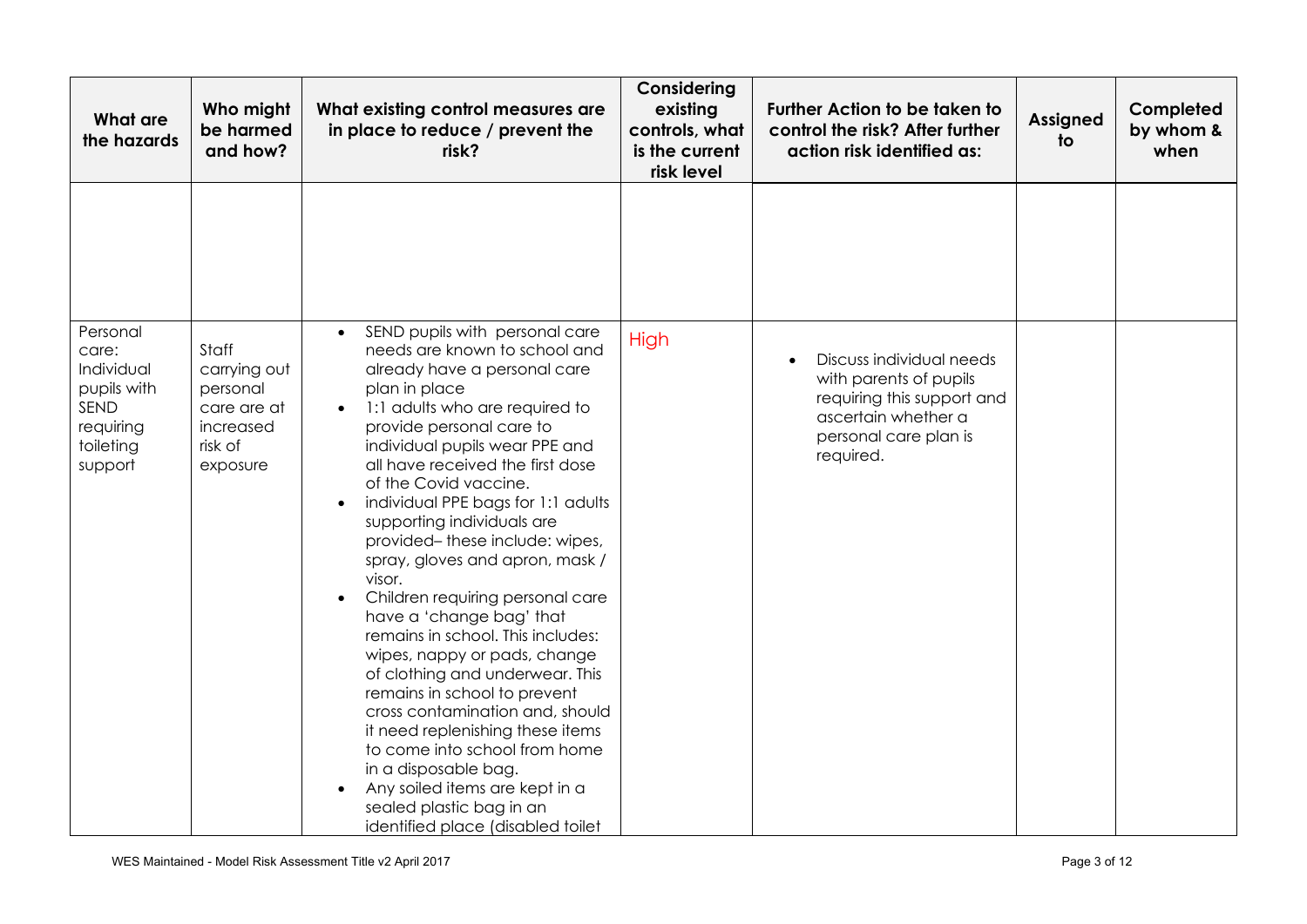| What are<br>the hazards                                                                                                                                       | Who might<br>be harmed<br>and how?                                                                                    | What existing control measures are<br>in place to reduce / prevent the<br>risk?                                                                                                                                                                                                                                                                                                                                                                                                                                                                                                                                                         | Considering<br>existing<br>controls, what<br>is the current<br>risk level | <b>Further Action to be taken to</b><br>control the risk? After further<br>action risk identified as: | <b>Assigned</b><br>to                            | Completed<br>by whom &<br>when |
|---------------------------------------------------------------------------------------------------------------------------------------------------------------|-----------------------------------------------------------------------------------------------------------------------|-----------------------------------------------------------------------------------------------------------------------------------------------------------------------------------------------------------------------------------------------------------------------------------------------------------------------------------------------------------------------------------------------------------------------------------------------------------------------------------------------------------------------------------------------------------------------------------------------------------------------------------------|---------------------------------------------------------------------------|-------------------------------------------------------------------------------------------------------|--------------------------------------------------|--------------------------------|
|                                                                                                                                                               |                                                                                                                       | and change room) until parent<br>can collect at the end of the<br>day.                                                                                                                                                                                                                                                                                                                                                                                                                                                                                                                                                                  |                                                                           |                                                                                                       |                                                  |                                |
| Hygiene<br>procedures:<br>SEND pupils<br>with<br>cognition<br>and learning<br>or processing<br>difficulties<br>may not<br>understand<br>the need for<br>this. | All pupils or<br>adults who<br>may have<br>contact<br>with these<br>individuals<br>and/or<br>individual<br>SEND pupil | Good hygiene procedures<br>$\bullet$<br>embedded in class routine:<br>Regular handwashing, reminders<br>to cough into elbow, not touch<br>face, nose, eyes.<br>Clear and consistent adult<br>prompts and reminders given.<br>Visual reminders and use of<br>$\bullet$<br>Communicate in Print symbols to<br>reinforce these routines if<br>needed.<br>Positive praise and recognition<br>$\bullet$<br>given to individuals who need<br>this reinforcement.<br>Clear guidance about the<br>$\bullet$<br>structure of environment and<br>routines has been shared with<br>children and parents as part of<br>the stakeholder information. | high                                                                      | Social stories and songs<br>$\bullet$<br>used to reinforce this<br>message<br>Adults remain vigilant  | Classroom<br>Teachers<br>and TAs -<br>classrooms |                                |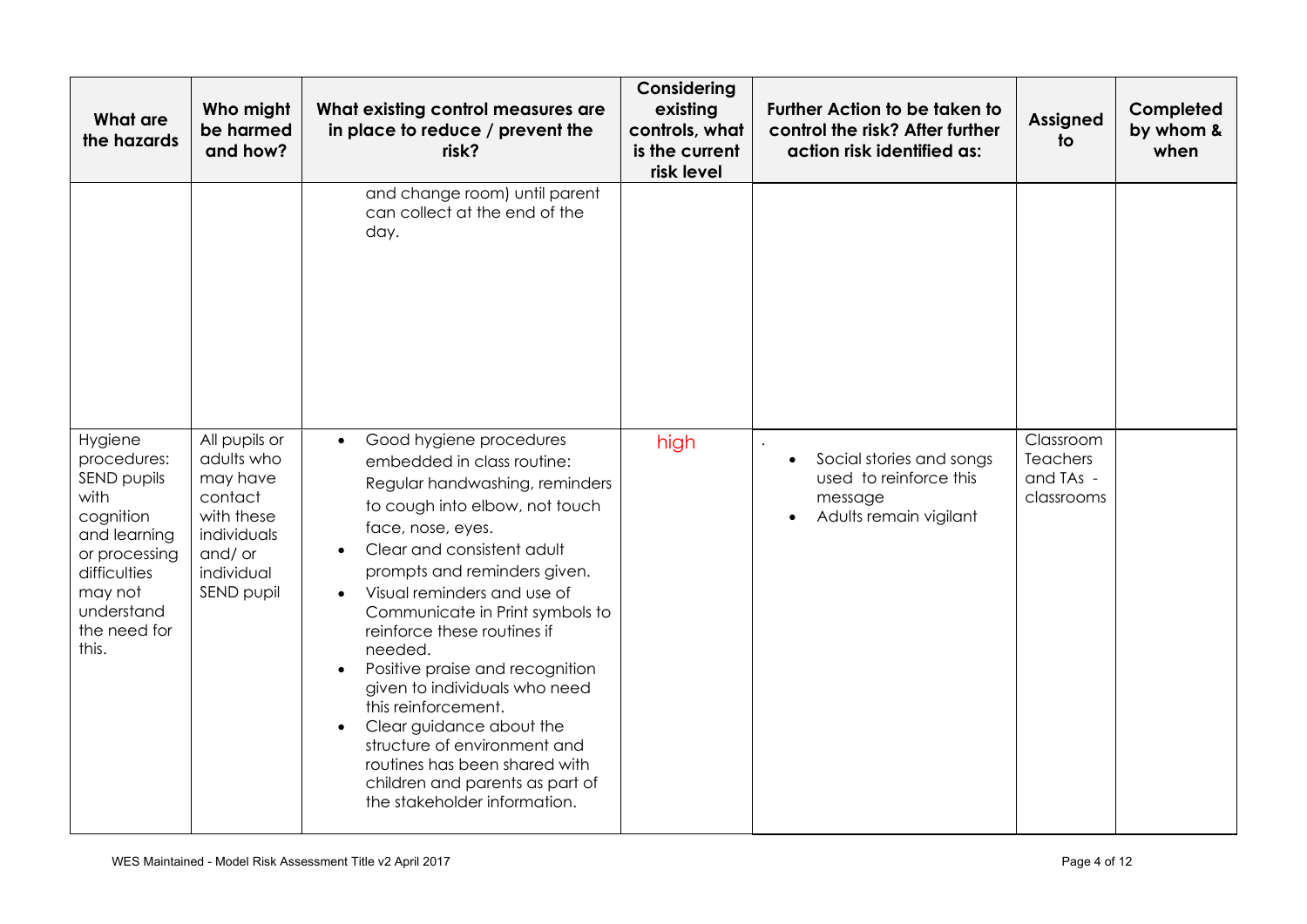| <b>What are</b><br>the hazards                                                                                                           | Who might<br>be harmed<br>and how?                                                           | What existing control measures are<br>in place to reduce / prevent the<br>risk?                                                                                                                                                                                                                                                                                                                                                                                                                                                                                                                                                                                                                                             | Considering<br>existing<br>controls, what<br>is the current<br>risk level | <b>Further Action to be taken to</b><br>control the risk? After further<br>action risk identified as:                                                                                                                                                    | <b>Assigned</b><br>to | Completed<br>by whom &<br>when |
|------------------------------------------------------------------------------------------------------------------------------------------|----------------------------------------------------------------------------------------------|-----------------------------------------------------------------------------------------------------------------------------------------------------------------------------------------------------------------------------------------------------------------------------------------------------------------------------------------------------------------------------------------------------------------------------------------------------------------------------------------------------------------------------------------------------------------------------------------------------------------------------------------------------------------------------------------------------------------------------|---------------------------------------------------------------------------|----------------------------------------------------------------------------------------------------------------------------------------------------------------------------------------------------------------------------------------------------------|-----------------------|--------------------------------|
| Making the<br>transition<br>back to<br>school: SEND<br>pupils with<br>Autism,<br>attachment<br>or anxiety<br>may find this<br>difficult. | <b>SEND Pupils</b><br>with SEMH,<br>increased<br>anxiety<br>(ASC or<br>attachment<br>needs). | Parents have advance notice of<br>return to school start date and<br>information about how school<br>will operate, be organised and<br>how the environment will look<br>(Stakeholder Guidance).<br>Meetings with specific parents<br>$\bullet$<br>have been held, with plans<br>made for graduated transition<br>Parents prepare child in<br>$\bullet$<br>advance for this and remind<br>child of school routines (walking/<br>driving to school, uniform,<br>packed lunch etc).<br>Communication between<br>parent and SENDCO/ parent<br>and class teacher to prepare for<br>return to school<br>STS autism and EPS have<br>provided additional guidance<br>and resources such as social<br>stories to support transition. | high                                                                      | Contact parents of<br>$\bullet$<br>individual pupils to<br>discuss their current<br>needs and levels of<br>anxiety.<br>Consider a phased<br>transition back into<br>school if this is required<br>(supported by an<br>agreed written transition<br>plan) |                       |                                |
| Coming into<br>school and<br>leaving<br>parent:<br>Pupils with<br><b>SEMH</b> needs<br>may show<br>reluctance or                         | <b>SEND Pupils</b><br>with<br>increased<br>anxiety<br>(ASC or<br>attachment<br>needs)        | Specific pupils to have meet<br>$\bullet$<br>and greet as needed.<br>Specific pupils allowed to enter<br>school late at quieter times<br>Professional guidance given/<br>and adhered to re Team Teach<br>strategies for de-escalation<br>(Julia Jessop)                                                                                                                                                                                                                                                                                                                                                                                                                                                                     | High                                                                      | Children who have not<br>$\bullet$<br>been attending school<br>offered a phased return /<br>transition support where<br>anxiety levels are high                                                                                                          |                       |                                |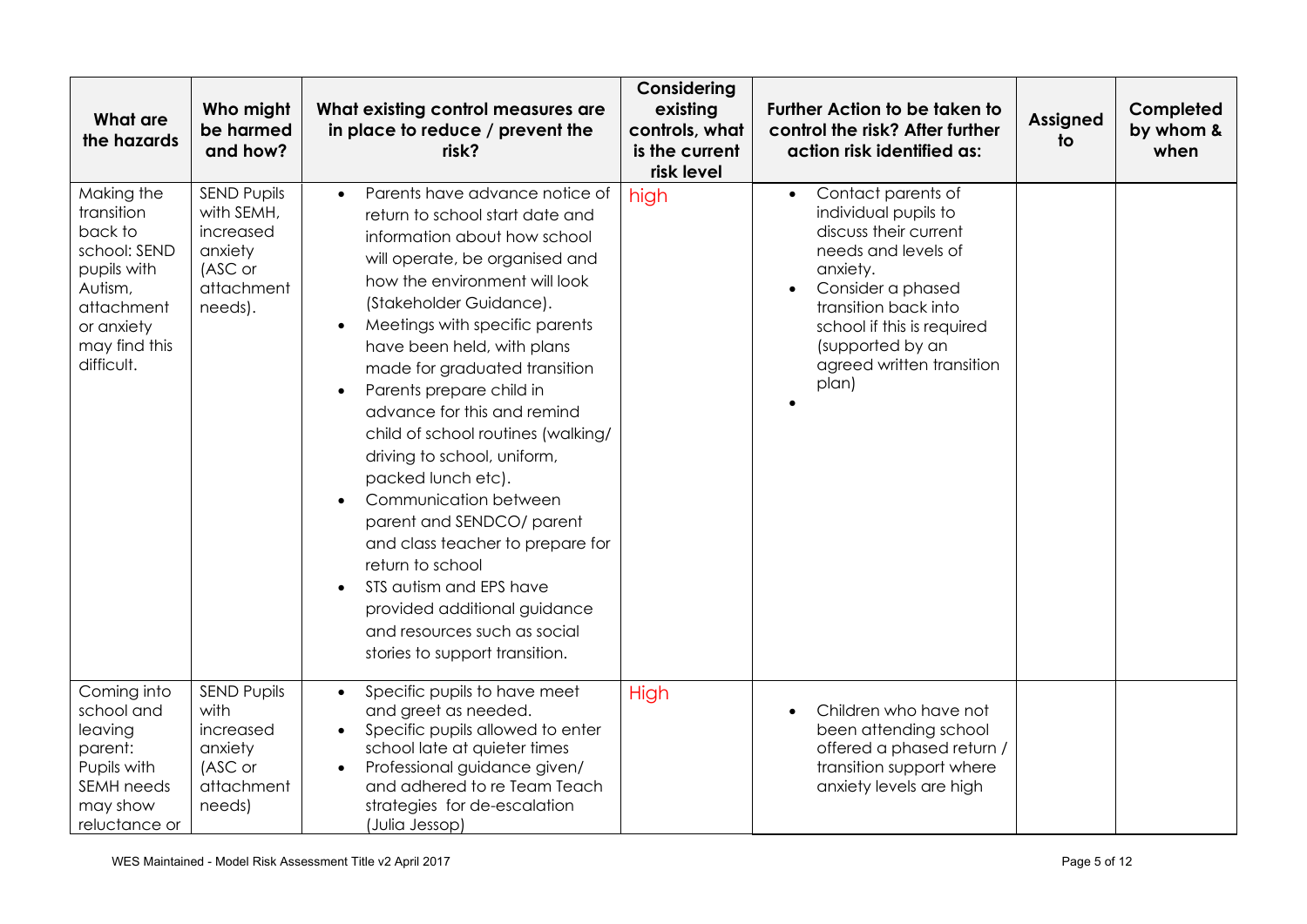| <b>What are</b><br>the hazards                                                                                                                         | Who might<br>be harmed<br>and how?                                                    | What existing control measures are<br>in place to reduce / prevent the<br>risk?                                                                                                                                                                                                                                                                                                                                                                                                                                                                                                                                                                                                                                                                                                          | Considering<br>existing<br>controls, what<br>is the current<br>risk level | Further Action to be taken to<br>control the risk? After further<br>action risk identified as:                                                                                                                                                                                                                                                                                                                                                                                                                                                                                                                                                                                                                                     | <b>Assigned</b><br>to | Completed<br>by whom &<br>when |
|--------------------------------------------------------------------------------------------------------------------------------------------------------|---------------------------------------------------------------------------------------|------------------------------------------------------------------------------------------------------------------------------------------------------------------------------------------------------------------------------------------------------------------------------------------------------------------------------------------------------------------------------------------------------------------------------------------------------------------------------------------------------------------------------------------------------------------------------------------------------------------------------------------------------------------------------------------------------------------------------------------------------------------------------------------|---------------------------------------------------------------------------|------------------------------------------------------------------------------------------------------------------------------------------------------------------------------------------------------------------------------------------------------------------------------------------------------------------------------------------------------------------------------------------------------------------------------------------------------------------------------------------------------------------------------------------------------------------------------------------------------------------------------------------------------------------------------------------------------------------------------------|-----------------------|--------------------------------|
| refusal to<br>separate<br>from parent.                                                                                                                 |                                                                                       | $\bullet$                                                                                                                                                                                                                                                                                                                                                                                                                                                                                                                                                                                                                                                                                                                                                                                |                                                                           |                                                                                                                                                                                                                                                                                                                                                                                                                                                                                                                                                                                                                                                                                                                                    |                       |                                |
| Managing<br>emotions<br>during the<br>day: Pupils<br>with SEMH<br>may<br>experience<br>moments of<br>heightened<br>anxiety<br>during the<br>school day | <b>SEND Pupils</b><br>with<br>increased<br>anxiety<br>(ASC or<br>attachment<br>needs) | Individual risk assessments<br>$\bullet$<br>completed for high profile pupils<br>Regular Emotional checks-ins<br>throughout the day.<br>Children use non-verbal signals<br>or cues to communicate<br>emotional need.<br>Reminders given to use calming<br>$\bullet$<br>or breathing techniques<br>Use of a visual timetable and<br>$\bullet$<br>prompts so that individuals are<br>prepared for activities and<br>transitions between these<br>Identify a safe space for<br>$\bullet$<br>individuals to use times of<br>heightened anxiety.<br>Key adults have completed<br>$\bullet$<br>Emotion coaching training and<br>Team Teach training.<br>THRIVE practitioners aware of<br>and supporting individual<br>children<br>PIP in place with risk assessments<br>for high risk children | High                                                                      | Implementation of a<br>$\bullet$<br><b>THRIVE curriculum having</b><br>an increased focus on<br>emotional needs.<br><b>PSHE and Protective</b><br>behaviours embedded in<br>curriculum and revisited:<br>- evidenced in planning/<br>daily timetables.<br>Implementation of<br>$\bullet$<br>mindfulness, calming<br>and breathing activities,<br>movement breaks at<br>regular points of the day<br>at class teacher<br>discretion<br>All children reminded<br>$\bullet$<br>daily about how to<br>recognise early warning<br>signs of anxiety rising.<br>Reminders of strategies<br>for self-regulation<br>Worry boxes in<br>$\bullet$<br>classrooms<br>Referrals made to RISE<br>$\bullet$<br>where anxiety levels<br>remain high |                       |                                |
| Emotional<br>meltdowns:                                                                                                                                | <b>SEND Pupils</b><br>with<br>increased                                               | Individual risk assessments<br>$\bullet$<br>completed for high profile pupils                                                                                                                                                                                                                                                                                                                                                                                                                                                                                                                                                                                                                                                                                                            | <b>High</b>                                                               | <b>Revisit Protective</b><br>$\bullet$<br>behaviours work on<br>recognising feelings of                                                                                                                                                                                                                                                                                                                                                                                                                                                                                                                                                                                                                                            |                       |                                |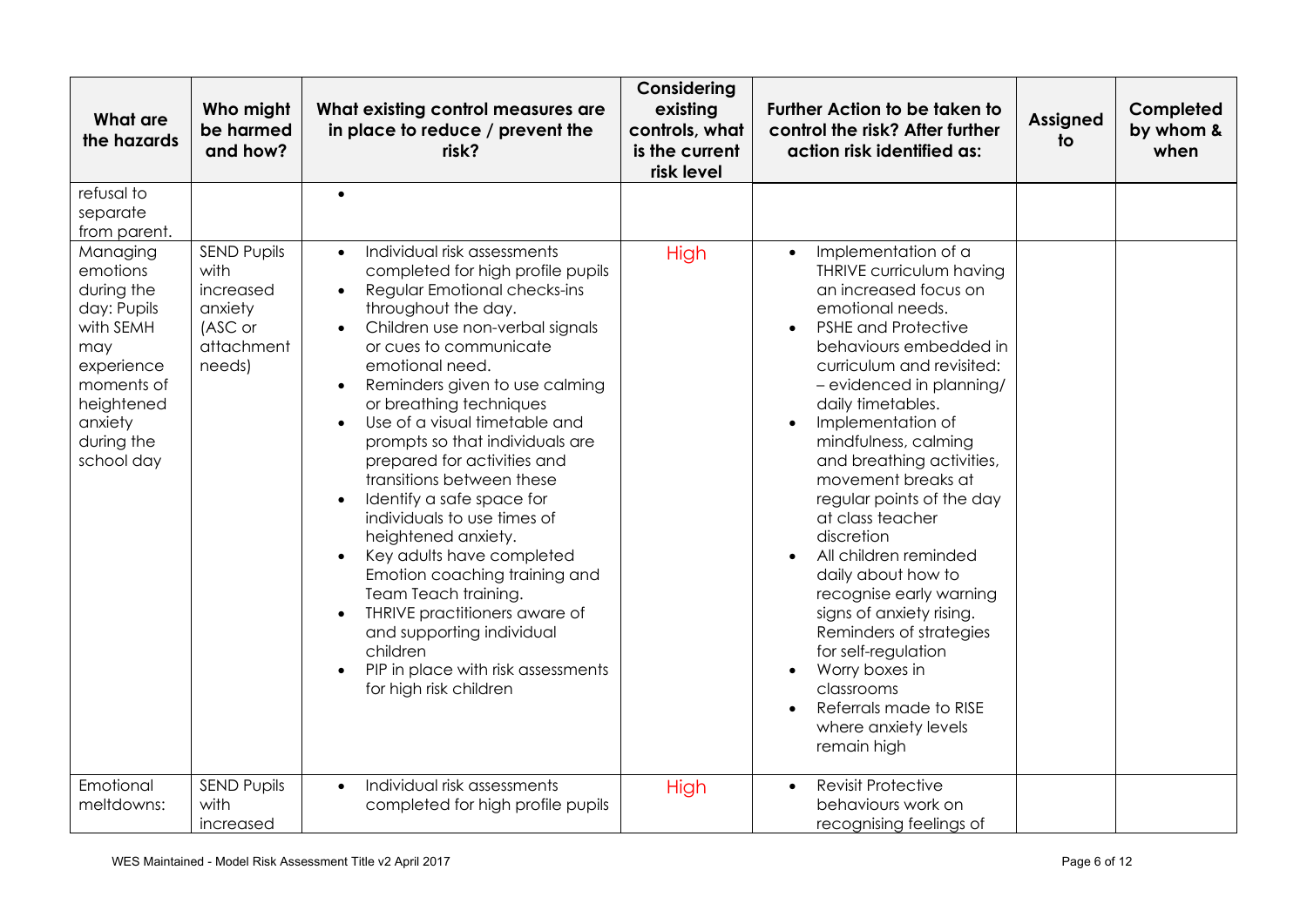| What are<br>the hazards                                                                                                                                                                                             | Who might<br>be harmed<br>and how?                                                                                                                                                              | What existing control measures are<br>in place to reduce / prevent the<br>risk?                                                                                                                                                                                                                                                                                                                                                                                                                                                                                                         | Considering<br>existing<br>controls, what<br>is the current<br>risk level | <b>Further Action to be taken to</b><br>control the risk? After further<br>action risk identified as:                                                                                                                                                                                                                   | <b>Assigned</b><br>to | Completed<br>by whom &<br>when |
|---------------------------------------------------------------------------------------------------------------------------------------------------------------------------------------------------------------------|-------------------------------------------------------------------------------------------------------------------------------------------------------------------------------------------------|-----------------------------------------------------------------------------------------------------------------------------------------------------------------------------------------------------------------------------------------------------------------------------------------------------------------------------------------------------------------------------------------------------------------------------------------------------------------------------------------------------------------------------------------------------------------------------------------|---------------------------------------------------------------------------|-------------------------------------------------------------------------------------------------------------------------------------------------------------------------------------------------------------------------------------------------------------------------------------------------------------------------|-----------------------|--------------------------------|
| Pupils with<br>SEMH may<br>display<br>aggressive<br>behaviour<br>during times<br>Оf<br>heightened<br>anxiety.<br>This would<br>increase the<br>risk of<br>exposure<br>through<br>touch or<br>contact with<br>saliva | anxiety<br>(ASC or<br>attachment<br>needs)<br>All pupils or<br>adults who<br>may have<br>contact<br>with these<br>individuals                                                                   | Verbal and visual reminders<br>$\bullet$<br>given for OK, Not Ok behaviours.<br>Remind individuals that a 'safe<br>space is available for<br>Familiar adults notice signs of<br>$\bullet$<br>anxiety rising.<br>Use change of activity or<br>$\bullet$<br>distraction if there are signs of<br>increased anxiety.<br>Use of de-escalation strategies<br>and language.<br>Current Team Teach guidance<br>$\bullet$<br>and principles shared with staff<br>adults to note any equipment<br>$\bullet$<br>which has been mouthed and<br>ensure that this is washed<br>immediately after use |                                                                           | anger and 'when my<br>feelings get too big'<br>Use social stories- When I<br>am angry.<br>Individual handling plans<br>$\bullet$<br>written if required.<br>Advice sought from STS<br>$\bullet$<br>(Emma Donnelly) or<br>Team Teach (Julia<br>Jessop)<br>Stage offered as safe<br>space for THRIVE<br>identified pupils |                       |                                |
| Changes to<br>the school<br>day                                                                                                                                                                                     | SEND pupils<br>with<br>cognition<br>and<br>learning or<br>processing<br>needs may<br>struggle to<br>understand<br>and adapt<br>to changes<br>to the<br>routine of<br>their usual<br>school day. | Stake holder guidance shared<br>$\bullet$<br>with parent prior to return to<br>school.<br>Teachers introduce and explain<br>new structures and routines to<br>for the school day.<br>Consistency and predictability<br>$\bullet$<br>of routines.<br>Visual reminders and prompts<br>given frequently until new<br>routine is established.<br>Use of a visual timetable.<br>$\bullet$                                                                                                                                                                                                    | High                                                                      | Preparation for transitions<br>$\bullet$<br>given<br>Use of Now and Next<br>language<br>Allow additional time for<br>new routine to be<br>embedded<br>Repetition, reminders<br>and reinforcement of<br>new routines and<br>structures.                                                                                  |                       |                                |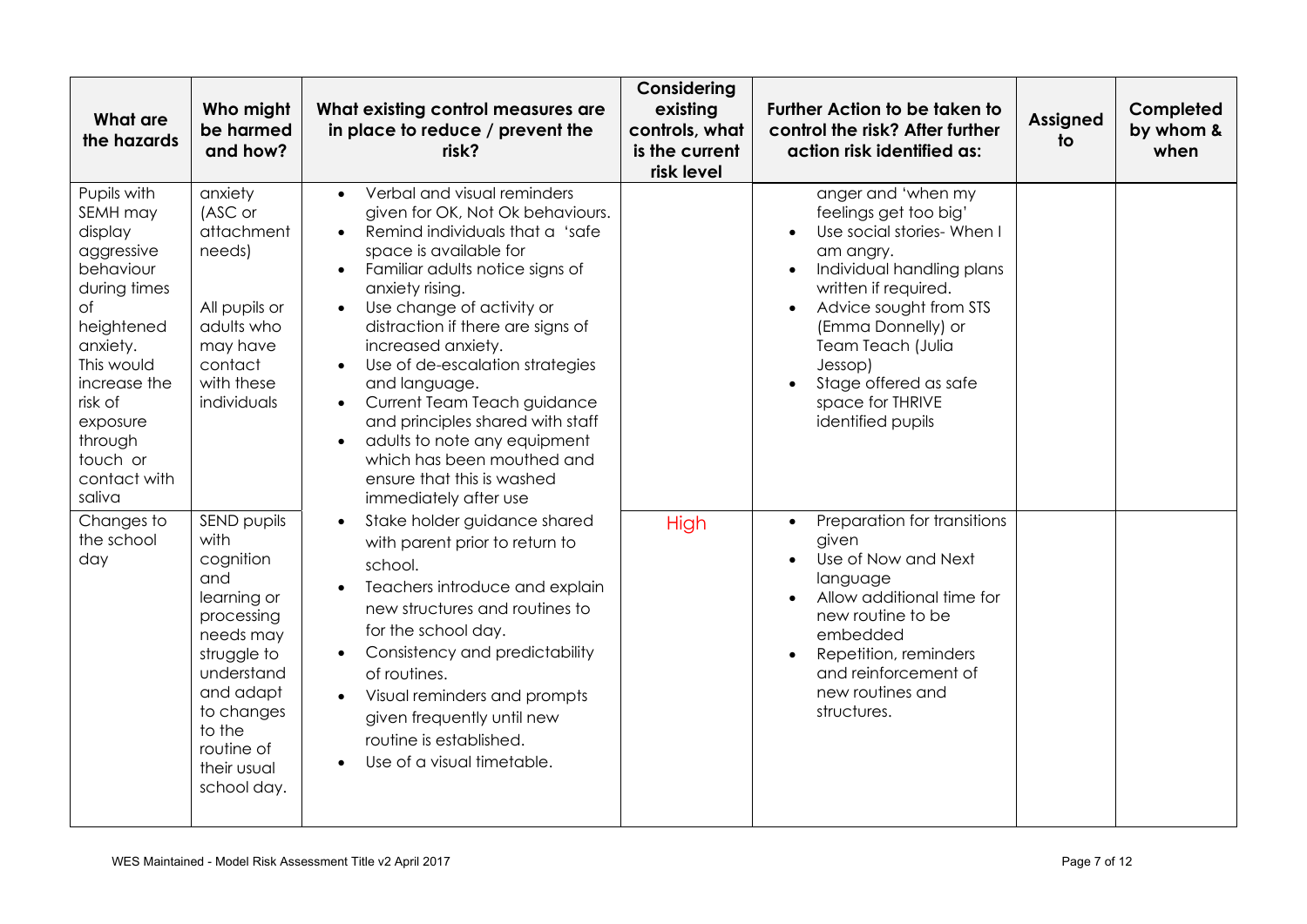| <b>What are</b><br>the hazards                                                                                                 | Who might<br>be harmed<br>and how? | What existing control measures are<br>in place to reduce / prevent the<br>risk?                                                                                                                                                                                                                                                                                                                                  | Considering<br>existing<br>controls, what<br>is the current<br>risk level | <b>Further Action to be taken to</b><br>control the risk? After further<br>action risk identified as:                                                                                                                                                                                                                                                                                                                                                                 | <b>Assigned</b><br>to | Completed<br>by whom &<br>when |
|--------------------------------------------------------------------------------------------------------------------------------|------------------------------------|------------------------------------------------------------------------------------------------------------------------------------------------------------------------------------------------------------------------------------------------------------------------------------------------------------------------------------------------------------------------------------------------------------------|---------------------------------------------------------------------------|-----------------------------------------------------------------------------------------------------------------------------------------------------------------------------------------------------------------------------------------------------------------------------------------------------------------------------------------------------------------------------------------------------------------------------------------------------------------------|-----------------------|--------------------------------|
| Risk of EHCP<br>outcomes<br>and targets<br>for high level<br>needs pupils<br>not being<br>met and<br>learning gaps<br>widening | EHCP pupils:                       | Individual risk assessments<br>$\bullet$<br>written for EHCP pupils<br>Welcome back to school<br>meetings and, where<br>applicable Annual review<br>meetings held to identify gaps in<br>progress against outcomes.<br>Risk assessments identify which<br>outcomes were not supported<br>during school closure<br>Period of revisiting and revising<br>learning for all pupils and new<br>baselines established. | high                                                                      | 1:1 adults to implement<br>$\bullet$<br>short, frequent<br>intervention linked to all<br>individual outcomes as<br>outlined on EHCP<br>STS, IDS and SALT to<br>provide guidance and<br>resources for supporting<br>individual specific<br>targets.<br>Physiotherapy to provide<br>guidance on how to<br>make provision for<br>physical skills<br>programmes whilst<br>adhering to current<br>COVID 19 guidance<br>AfL and baseline<br>$\bullet$<br>assessment used to |                       |                                |
|                                                                                                                                |                                    |                                                                                                                                                                                                                                                                                                                                                                                                                  |                                                                           | identify where there has<br>been slippage and there<br>is increased risk of the<br>gap widening - Priority<br>pupils identified for<br>intervention<br>Intervention timetables<br>created to ensure that<br>provision is made for<br>pupils most in need -<br>$\bullet$                                                                                                                                                                                               |                       |                                |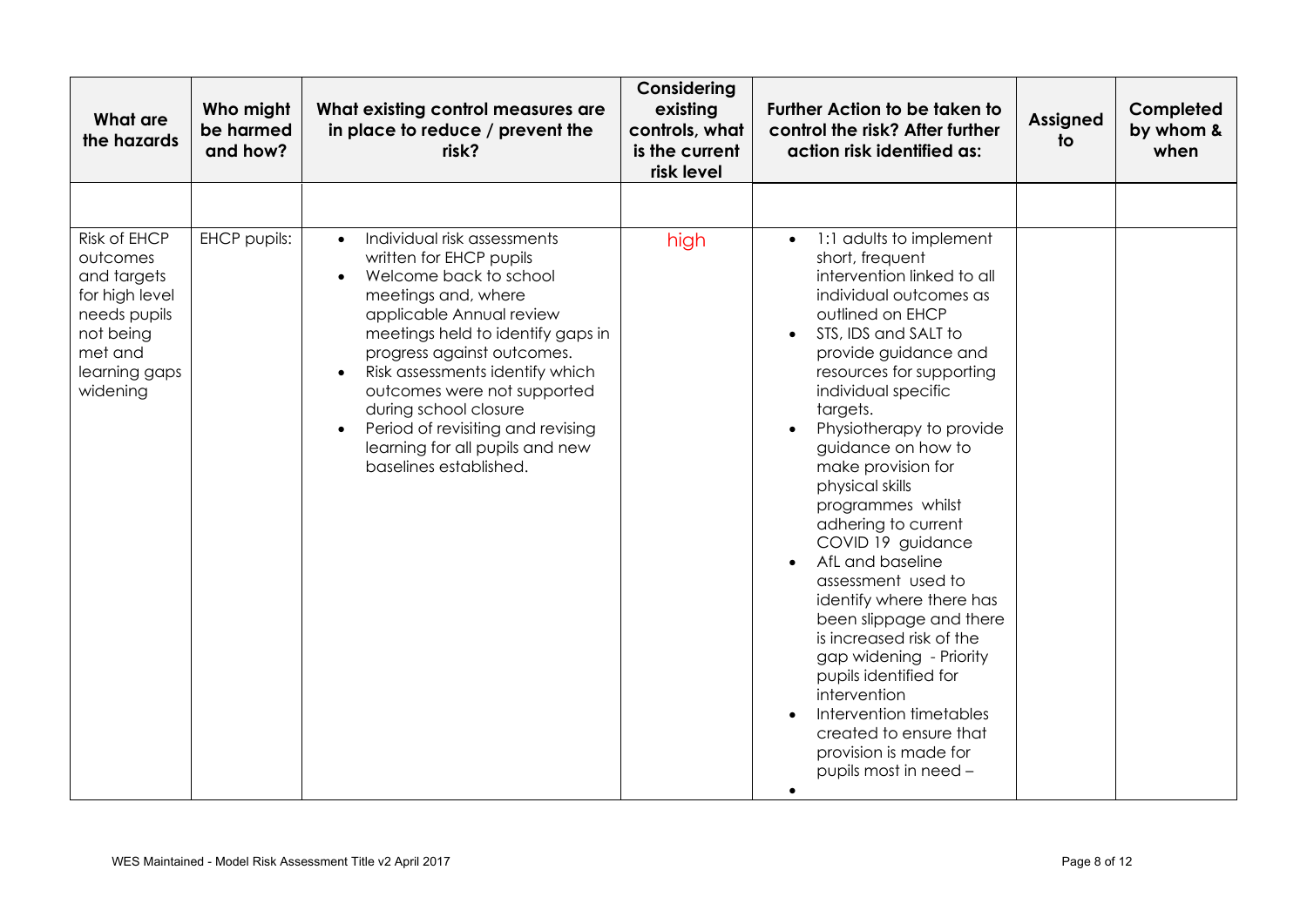| <b>What are</b><br>the hazards                                                                                     | Who might<br>be harmed<br>and how?                                                                              | What existing control measures are<br>in place to reduce / prevent the<br>risk?                                                                                                                                                                                                                                                                                                                                                                                                                                                                                                                                                                                                                 | Considering<br>existing<br>controls, what<br>is the current<br>risk level | <b>Further Action to be taken to</b><br>control the risk? After further<br>action risk identified as:                                                                                                                                                                                                                                                                                                                                                                                                                                                                                                                                                                                                                                                                                                       | <b>Assigned</b><br>to | Completed<br>by whom &<br>when |
|--------------------------------------------------------------------------------------------------------------------|-----------------------------------------------------------------------------------------------------------------|-------------------------------------------------------------------------------------------------------------------------------------------------------------------------------------------------------------------------------------------------------------------------------------------------------------------------------------------------------------------------------------------------------------------------------------------------------------------------------------------------------------------------------------------------------------------------------------------------------------------------------------------------------------------------------------------------|---------------------------------------------------------------------------|-------------------------------------------------------------------------------------------------------------------------------------------------------------------------------------------------------------------------------------------------------------------------------------------------------------------------------------------------------------------------------------------------------------------------------------------------------------------------------------------------------------------------------------------------------------------------------------------------------------------------------------------------------------------------------------------------------------------------------------------------------------------------------------------------------------|-----------------------|--------------------------------|
| Safeguarding<br>: school not<br>aware of<br>safeguarding<br>incidents that<br>occurred<br>during school<br>closure | Vulnerable<br>children.<br>Those<br>where Early<br>Help, Child<br>in Need or<br>Child<br>protection<br>in place | DSLs and SLT have maintained<br>$\bullet$<br>communication with known key<br>families and regular contact via<br>telephone calls or email has<br>taken place.<br>Regular contact with social<br>workers and Early Help officers<br>maintained throughout school<br>closure and partial school<br>opening period.<br>Early Help, CLA/ePEP and Child<br>$\bullet$<br>in Need meetings conducted<br>via video conferencing.<br>Incidents recorded on CPOMs /<br>green forms completed and<br>discussed as part of DSL<br>Safeguarding meetings<br>Safeguarded policy and<br>$\bullet$<br>procedures adhered to.<br>Safeguarding training revisited<br>with all staff and delivered to<br>new staff | High                                                                      | Update the register of<br>$\bullet$<br>vulnerable 'at risk pupils'<br>Well-being check ins<br>with vulnerable families<br>to continue.<br>Concerns followed up<br>$\bullet$<br>and referrals made<br>where required (MASH,<br>FSW, COMPASS)<br><b>PSHE and Protective</b><br>$\bullet$<br>behaviours embedded in<br>curriculum and revisited:<br>- evidenced in planning/<br>daily timetables.<br>Revision, in-particular of<br>$\bullet$<br>Early Warning signs and<br>Safe Network.<br>Opportunity for children<br>to share their worries and<br>staff vigilant to and<br>curious about signs of<br>worry and heightened<br>anxiety or changes in<br>behaviour in pupils<br>Daily use of worry boxes<br>Counselling or CBT<br>offered to individuals<br>with identified SEMH<br>needs/ vulnerable pupils. | <b>DSLs</b>           |                                |
| Safeguarding<br>Pupils may<br>have suffered                                                                        | Vulnerable<br>families<br>Individual<br>pupils who                                                              | Increased opportunities/ priority<br>$\bullet$<br>given for PHSE and Protective<br>behaviours lessons, in particular<br>Early Warning signs, safe                                                                                                                                                                                                                                                                                                                                                                                                                                                                                                                                               | High                                                                      | Share information with<br>$\bullet$<br>staff recognising signs of<br>depression and anxiety.                                                                                                                                                                                                                                                                                                                                                                                                                                                                                                                                                                                                                                                                                                                |                       |                                |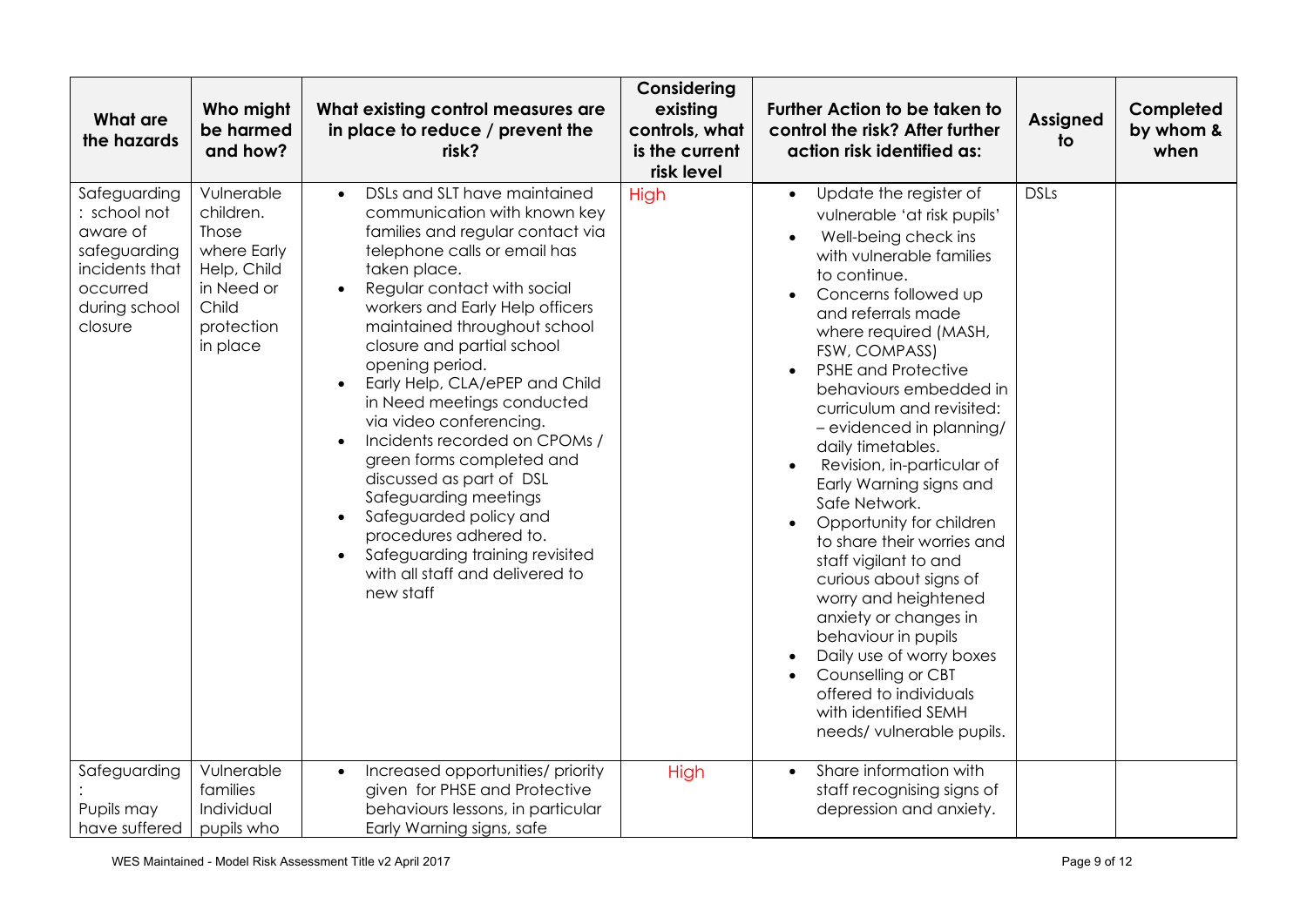| What are<br>the hazards                                                                    | Who might<br>be harmed<br>and how? | What existing control measures are<br>in place to reduce / prevent the<br>risk?                                                                                                                                                                                                                                                                                                                                                                              | Considering<br>existing<br>controls, what<br>is the current<br>risk level | <b>Further Action to be taken to</b><br>control the risk? After further<br>action risk identified as:                                                                                                                                                                                                                                                                                                                                                                                                                                      | <b>Assigned</b><br>to | Completed<br>by whom &<br>when |
|--------------------------------------------------------------------------------------------|------------------------------------|--------------------------------------------------------------------------------------------------------------------------------------------------------------------------------------------------------------------------------------------------------------------------------------------------------------------------------------------------------------------------------------------------------------------------------------------------------------|---------------------------------------------------------------------------|--------------------------------------------------------------------------------------------------------------------------------------------------------------------------------------------------------------------------------------------------------------------------------------------------------------------------------------------------------------------------------------------------------------------------------------------------------------------------------------------------------------------------------------------|-----------------------|--------------------------------|
| abuse during<br>school<br>closure and<br>not been<br>able to<br>disclose this<br>to anyone | may have<br>experience<br>d abuse  | network, no secret is too bad it<br>cannot be shared.<br>Signposting children to 'how to<br>$\bullet$<br>get help' points of contact/<br>websites such as Child Line,<br>Young Minds, Samaritans<br>Remind pupils of who they can<br>talk to in school.<br>Safeguarding posters<br>prominently displayed in school.<br>Parents signposted to points of<br>$\bullet$<br>support (Family Information<br>Service, Parent mentoring,<br>Family Support helpline) |                                                                           | Remind staff of<br>$\bullet$<br>Safeguarding training -<br>signs of abuse and using<br>Green forms/cPOMs to<br>record causes for<br>concern.<br>Recovery curriculum to<br>include opportunities for<br>teacher/pupil<br>relationships to be<br>rebuild and trust re-<br>established (games,<br>positive verbal<br>interactions)<br>Opportunity for children<br>to share their worries and<br>staff vigilant to and<br>curious about signs of<br>worry and heightened<br>anxiety or changes in<br>behaviour in pupils<br><b>Worry Boxes</b> |                       |                                |

| Name of Assessor                                              | <b>Claudia Paterson</b> | Signature |  |
|---------------------------------------------------------------|-------------------------|-----------|--|
|                                                               |                         |           |  |
| $\blacksquare$ Mause of Mausensus versonalele for a albebraic |                         |           |  |

| Name of Manager responsible for activity, | <b>The Petras</b> | Signature |  |
|-------------------------------------------|-------------------|-----------|--|
| <b>process</b>                            |                   |           |  |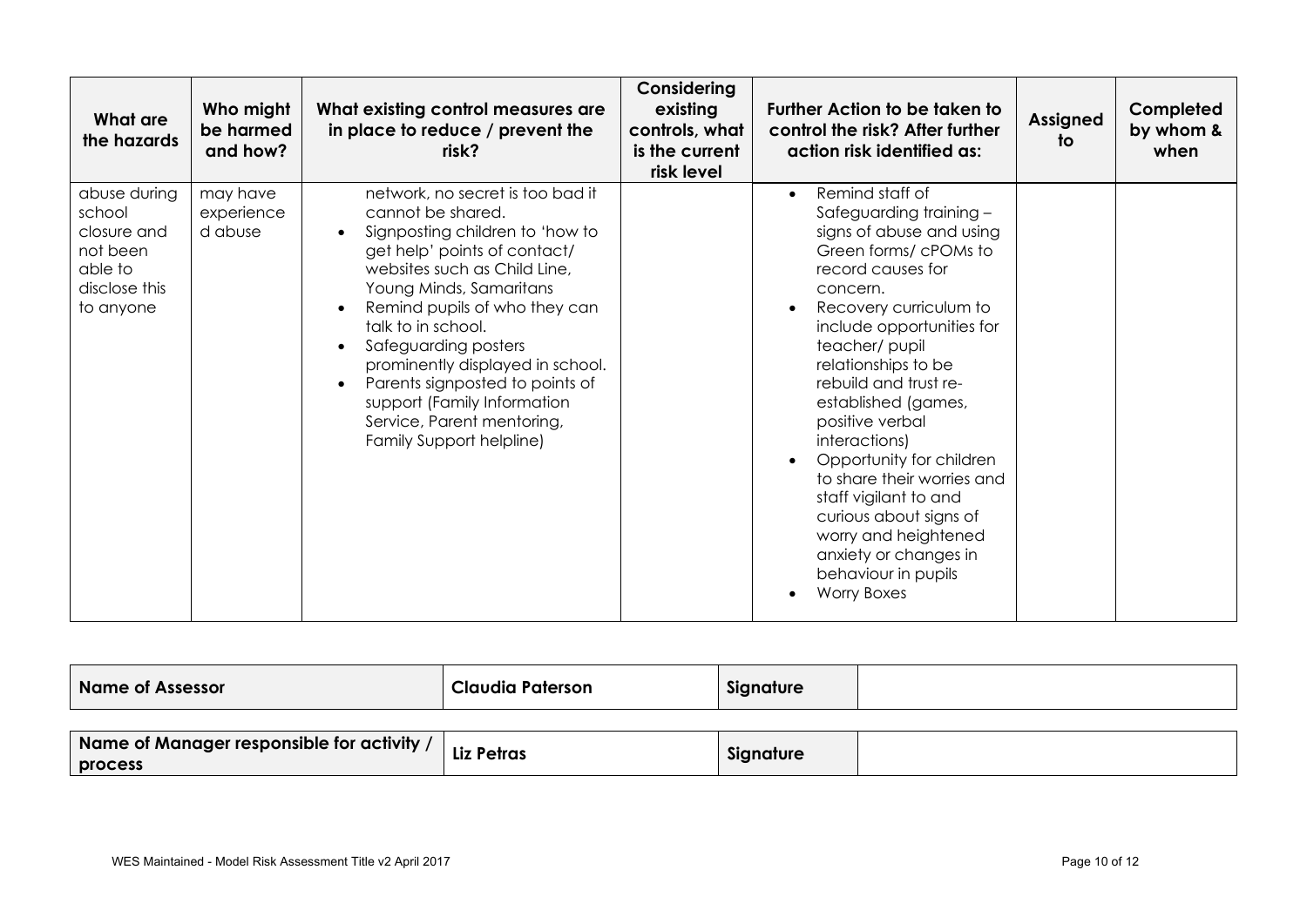## **Risk Assessment Review Log**

Only use this log to confirm that there have been no changes to the current assessment; otherwise an updated risk assessment must be done

| <b>Initial Review Date</b>          |       |  |
|-------------------------------------|-------|--|
| Assessor's Signature                | Date: |  |
| Signature of Responsible<br>Manager | Date: |  |

| <b>Next Review Date</b>             | 12 months from initial review |       |  |
|-------------------------------------|-------------------------------|-------|--|
| Assessor's Signature                |                               | Date: |  |
| Signature of Responsible<br>Manager |                               | Date: |  |

| <b>Initial Review Date</b>          | 24 months from initial review |       |  |
|-------------------------------------|-------------------------------|-------|--|
| Assessor's Signature                |                               | Date: |  |
| Signature of Responsible<br>Manager |                               | Date: |  |

| Initial Review Date                 | 36 months from initial review |       |  |
|-------------------------------------|-------------------------------|-------|--|
| Assessor's Signature                |                               | Date: |  |
| Signature of Responsible<br>Manager |                               | Date: |  |